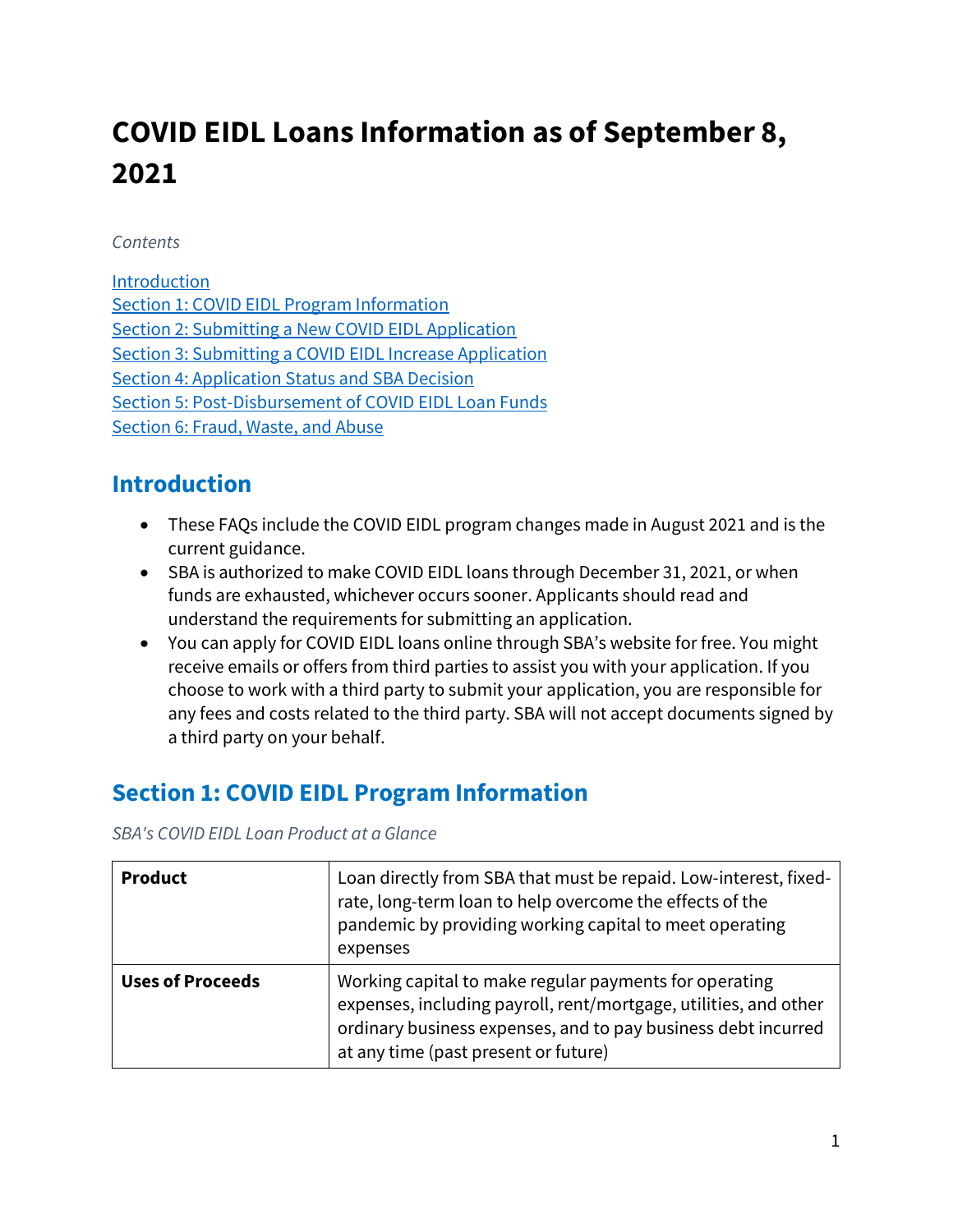| <b>Maximum Loan Amount</b>   | \$2 million Note: SBA will begin approving loans greater than<br>\$500,000 on October 8, 2021                                                                                                                                                                                                                                                                                                                                                                                                                                           |  |  |
|------------------------------|-----------------------------------------------------------------------------------------------------------------------------------------------------------------------------------------------------------------------------------------------------------------------------------------------------------------------------------------------------------------------------------------------------------------------------------------------------------------------------------------------------------------------------------------|--|--|
| <b>Loan Term</b>             | 30 years                                                                                                                                                                                                                                                                                                                                                                                                                                                                                                                                |  |  |
| <b>Interest Rate</b>         | Businesses: 3.75% fixed<br>Private nonprofit organizations: 2.75% fixed                                                                                                                                                                                                                                                                                                                                                                                                                                                                 |  |  |
| <b>Payment Deferment</b>     | Payments are deferred for the first 2 years (during which<br>interest will accrue), and payments of principal and interest are<br>made over the remaining 28 years. No penalty for prepayment.                                                                                                                                                                                                                                                                                                                                          |  |  |
| <b>Fees</b>                  | For loans \$25,000 or less: No fees if applying directly through<br><b>SBA</b><br>For loans greater than \$25,000: One-time \$100 fee for filing a<br>lien on borrower's business assets plus costs to file lien on real<br>estate when applicable<br>For loans greater than \$500,000 where SBA is taking real<br>estate as collateral: One-time \$100 fee for filing a lien on<br>borrower's business assets. Additionally, the borrower will be<br>responsible for recording the real estate lien and paying the<br>associated fees. |  |  |
| <b>Collateral</b>            | Required for loans greater than \$25,000                                                                                                                                                                                                                                                                                                                                                                                                                                                                                                |  |  |
| <b>Personal Guaranty</b>     | Required for loans greater than \$200,000                                                                                                                                                                                                                                                                                                                                                                                                                                                                                               |  |  |
| <b>Apply for a Loan</b>      | Complete your online COVID EIDL application                                                                                                                                                                                                                                                                                                                                                                                                                                                                                             |  |  |
| <b>Apply for an Increase</b> | Complete your request for an increase in your COVID EIDL<br>portal                                                                                                                                                                                                                                                                                                                                                                                                                                                                      |  |  |

#### *What is a COVID EIDL loan?*

expenses. COVID EIDL loans are distinct and different from regular Disaster Loan Program loans. "COVID EIDL" stands for COVID-19 Economic Injury Disaster Loan. In response to the COVID-19 pandemic, SBA was given the authority to make low-interest fixed-rate long-term COVID EIDL loans to help small businesses and other entities overcome the effects of the pandemic by providing borrowers with working capital to meet ordinary and necessary operating

The program ends December 31, 2021 or when funds are exhausted, whichever occurs sooner.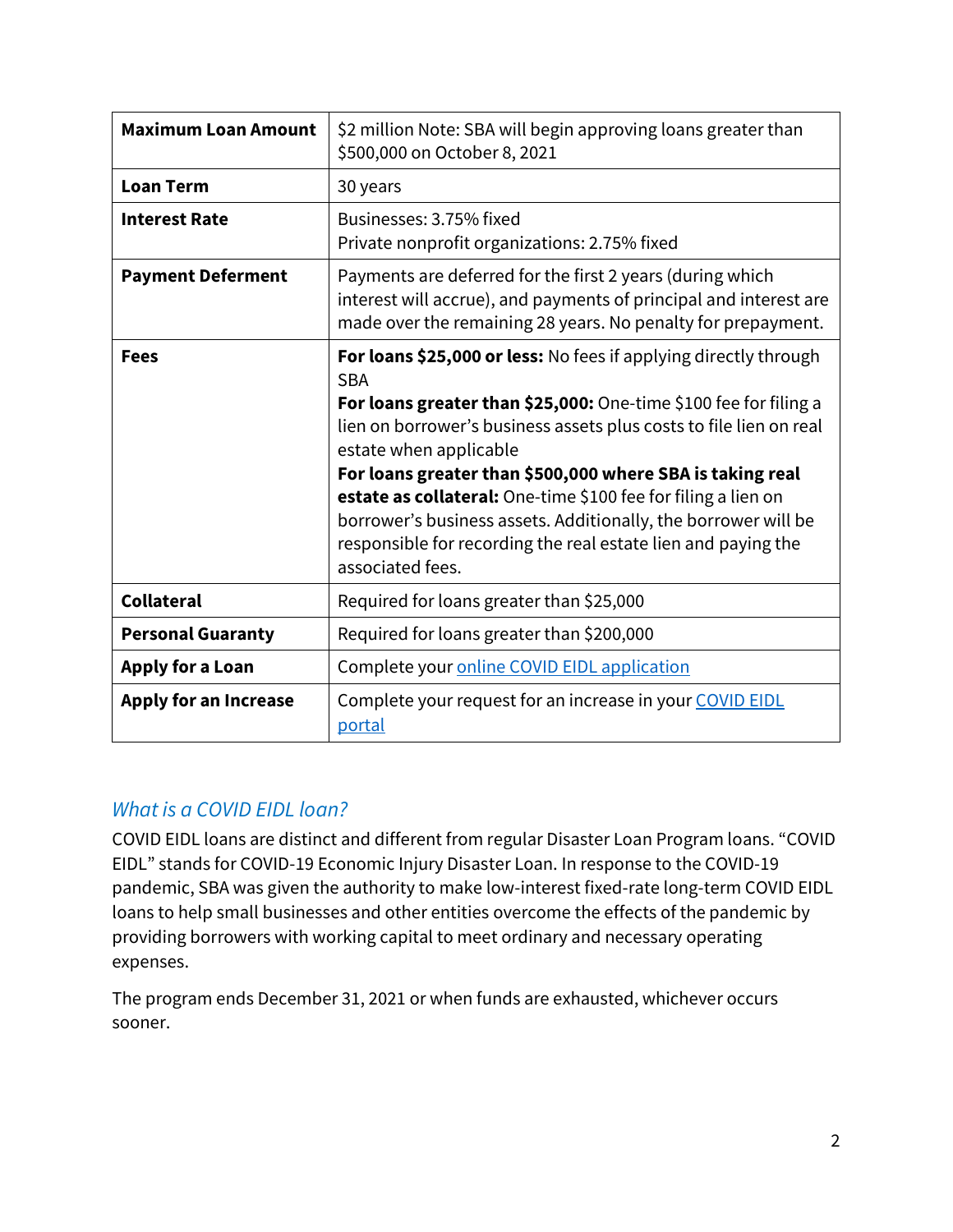## *What is a Targeted EIDL Advance and Supplemental Targeted Advance?*

A COVID EIDL loan is a loan that must be repaid. However, the COVID EIDL program also offers two types of "advances" that do not have to be repaid. Information on the eligibility requirements and availability of these advances and links to applications are available on [SBA's website.](https://www.sba.gov/funding-programs/loans/covid-19-relief-options/eidl/targeted-eidl-advance-supplemental-targeted-advance)

Eligible applicants must be located in SBA-specified low-income communities and must have suffered reductions of revenue. Note: Agricultural enterprises are not eligible for Targeted EIDL Advances or Supplemental Targeted Advances.

For more information, see [Targeted EIDL Advance and Supplemental Targeted Advance](https://www.sba.gov/funding-programs/loans/covid-19-relief-options/eidl/targeted-eidl-advance-supplemental-targeted-advance)  [\(sba.gov\).](https://www.sba.gov/funding-programs/loans/covid-19-relief-options/eidl/targeted-eidl-advance-supplemental-targeted-advance)

[Search by address](https://sbaeidl.policymap.com/app) to see if your business or other eligible entity type is located in an eligible low-income community.

**Targeted EIDL Advance:** If you are located in a low-income community, have 300 or fewer employees, and suffered greater than 30% reduction in revenue, you may be eligible for up to \$10,000.

 **Supplemental Targeted Advance:** If you are located in a low-income community, have 10 or fewer employees, and suffered greater than 50% reduction in in revenue, you may be eligible for an additional \$5,000 Supplemental Targeted Advance, for a total of \$15,000 in Advances.

# <span id="page-2-0"></span>**Section 2: Submitting a New COVID EIDL Application**

#### *How do I apply?*

Complete your **online COVID EIDL** application. The online application portal will provide step by step help. SBA will contact you if additional information is needed. Note: See [instructions](#page-12-0)  [for requesting a loan increase.](#page-12-0)

Note: SBA will begin approving loans greater than \$500,000 on October 8, 2021.

#### *What can I use the loan proceeds for?*

Borrowers may use COVID EIDL working capital loan proceeds to make regular payments for operating expenses and to:

- Pay or pre-pay business non-federal debt incurred at any time (past or future), including monthly payments, payments of deferred interest;
- Pay regularly scheduled payments on federal debt;
- Payroll;
- Rent/mortgage;
- Utilities; and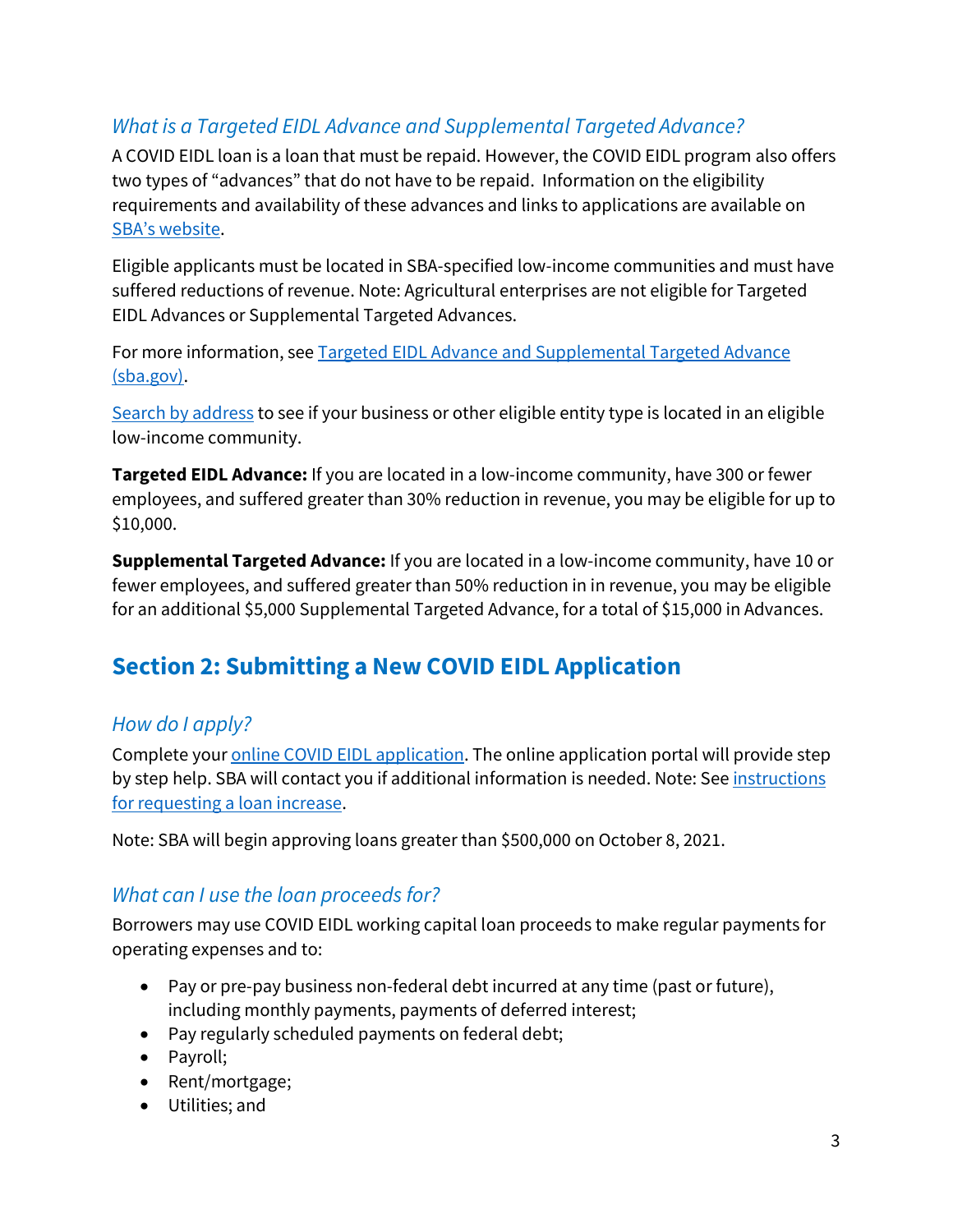• Other ordinary business expenses.

Note: Borrowers with existing COVID EIDL loans are able to use any available loan proceeds on these authorized uses of proceeds

You may not use the funds to:

- o Expand your business;
- o Make prepayments on debt that is owned by a federal agency (including SBA) or an SBIC.
- o Start a new business

#### *What are the loan terms?*

**Loan or Grant:** A COVID EIDL loan is a loan that must be repaid. Unlike the Paycheck Protection Program, a COVID EIDL loan is not forgivable.

#### **Interest Rate and Term:**

Businesses: 3.75% fixed for 30 years

Private nonprofit organizations: 2.75% fixed for 30 years

**Payment Deferral:** The loan term is 30 years; payments are deferred for 24 months (during which interest will accrue) from the date of first disbursement of the Applicant's original COVID EIDL loan. Monthly payments of principal and interest will begin at the end of the deferment period and will be paid over the remaining 28 years. You may make prepayments at any time without penalty.

#### **Collateral Requirements by Loan Amount:**

\$0 - \$25,000: No collateral required

\$25,001 – \$500,000: Security agreement (UCC-1) lien required on business assets - A UCC filing is a legal notice that SBA will file with the Secretary of State to record a security interest against your business assets. SBA will charge a one-time \$100 fee for filing the UCC-1 lien.

\$500,001 - \$2,000,000: Security agreement (UCC-1) lien required on business assets and a best available mortgage on real estate owned by the applicant business. SBA will charge a one-time \$100 fee for filing the UCC-1 lien. Additionally, the borrower will be responsible for recording the real estate lien and paying the associated fees.

#### <span id="page-3-0"></span>**Personal Guaranty:**

\$0 - \$200,000: No personal guaranty required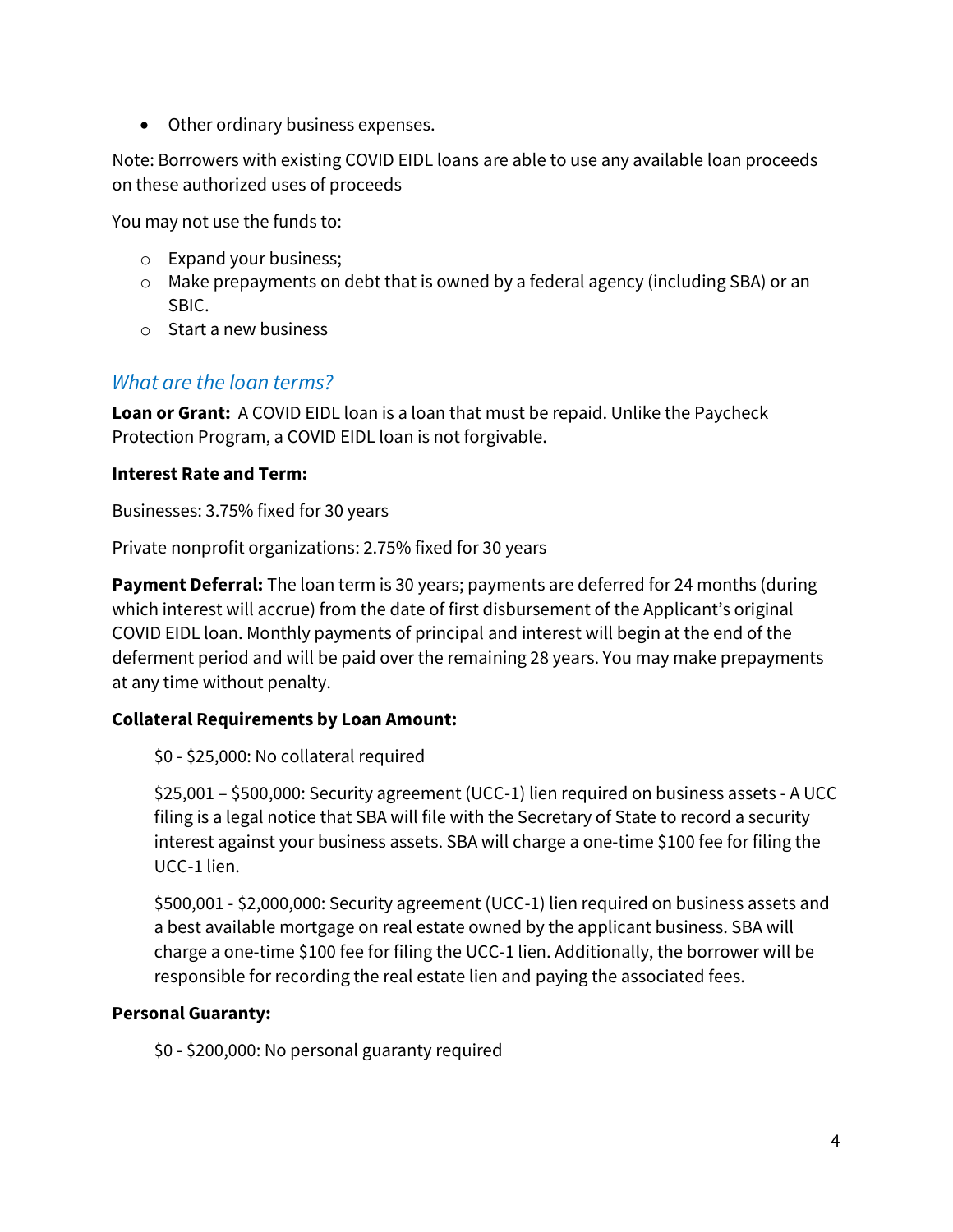\$200,001 - \$2,000,000: Except for nonprofit organizations and loans to ESOPs, all loans require a full personal guaranty from:

- All individuals or entities owning 20% or more of the applicant business;
- For sole proprietorships, the proprietor;
- For independent contractors, the contractor;
- For General Partnerships, all general partners;
- For Limited Partnerships, all general partners and any limited partner who owns 20 percent or more of the partnership;
- For Limited Liability Entities, the Managing Member and any member who owns 20 percent or more of the entity;
- For Corporations, any individual or legal entity who owns 20 percent or more of the voting stock.

If no single owner owns 20% or more, then at least one individual or entity must provide a full guaranty.

A personal guaranty is an agreement that an individual makes to assume responsibility for payment of a loan in the event that the applicant business ("borrower") fails to repay the loan in accordance with the loan agreement or note. The person who signs the guaranty is the guarantor. The personal guaranty remains in place until the loan is paid in full. (See [SOP 50 52](https://www.sba.gov/document/sop-50-52-2-disaster-loan-servicing-and-liquidation) for information on substitution of guarantor. Send substitution requests t[o PDC.AccountsCollateralReview@sba.gov.](mailto:PDC.AccountsCollateralReview@sba.gov))

Individuals required to sign personal guaranties must sign an Unconditional Personal Guaranty, which is provided as part of the loan closing documents through the application portal. Unconditional Personal Guaranties must be signed by all required parties and returned to the SBA before the COVID EIDL loan funds will be disbursed. Personal guaranties are not a substitute for any collateral required by SBA. If SBA requires a personal guaranty, refusal to provide the guaranty is a basis for declining an application.

No personal guaranty is required for nonprofit organizations or Employee Stock Ownership Plans (ESOPs).

#### **Underwriting:**

Loans \$500,000 or less:

- For profit businesses: Minimum credit score of 570 is required
- Repayment ability of for-profit businesses will be determined by the owner's credit score

Loans greater than \$500,000:

• For profit businesses: Minimum credit score of 625 is required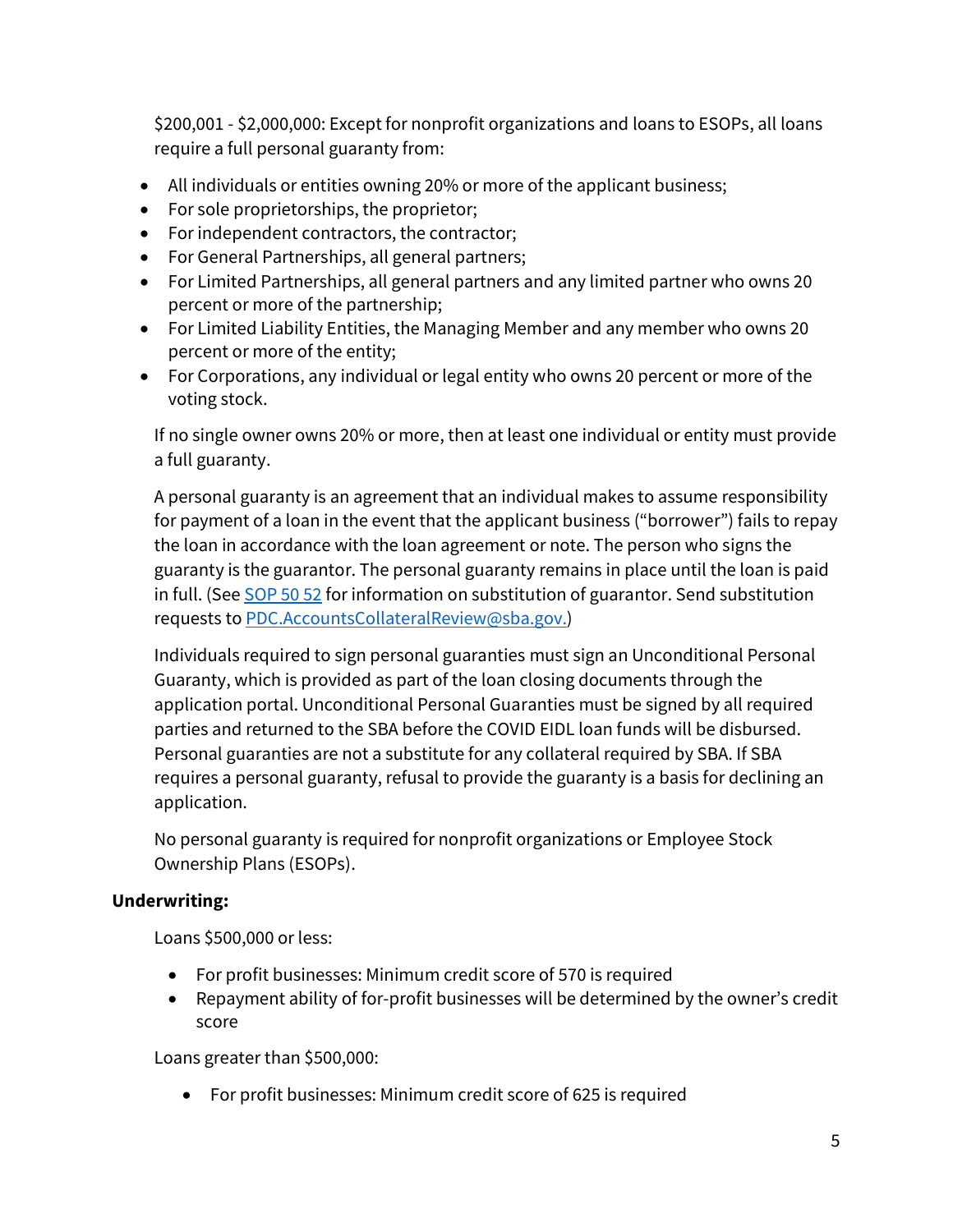• For loans greater than \$500,000, SBA will underwrite your loan and provide you with an opportunity to choose your loan amount, which must be equal to or less than the maximum eligible loan amount calculated by SBA. As part of its underwriting, SBA will perform a cash flow analysis for your business to confirm your business's ability to repay the proposed COVID EIDL loan as well as your business's existing debt obligations.

#### *Am I eligible?*

Applicants must be physically located in the United States or designated territory and must have suffered working capital losses due to the Coronavirus pandemic. The COVID EIDL application contains specific eligibility screening questions. [A sample application i](https://www.sba.gov/funding-programs/loans/covid-19-relief-options/eidl/covid-19-eidl)s provided for reference.

#### **Immigration Status:**

For-profit businesses other than sole proprietorships: The business must have a valid IRSissued tax identification number (TIN). Each owner, member, partner, or shareholders of 20% or more of the business must be a U.S. citizen, non-citizen national, or qualified alien with a valid Social Security Number.

Sole proprietorships: U.S. citizens, non-citizen nationals, and qualified aliens with a valid Social Security Number are eligible for COVID EIDL loans.

For more information on immigration status requirements, see [SOP 50 30 9,](https://www.sba.gov/document/sop-50-30-9-disaster-assistance-program) Appendix 7. Lawful presence in the United States, alone, is not sufficient to establish that the individual is a qualified alien.

#### **Eligibility Based on Size:**

#### **In addition to other eligibility requirements, businesses must meet SBA COVID EIDL size standards. You meet COVID EIDL size requirements if** any **of the following applies to you. You are:**

- A business that, together with affiliates, has not more than 500 employees;
- An agricultural enterprise that, together with affiliates, has not more than 500 employees;
- • An individual who operates as a sole proprietorship, with or without employees, or as an independent contractor and, together with affiliates, has not more than 500 employees;
- A cooperative that, together with affiliates, has not more than 500 employees;
- A tribal small business concern, as described in 15 U.S.C. 657 a(b)(2)(C), with not more than 500 employees;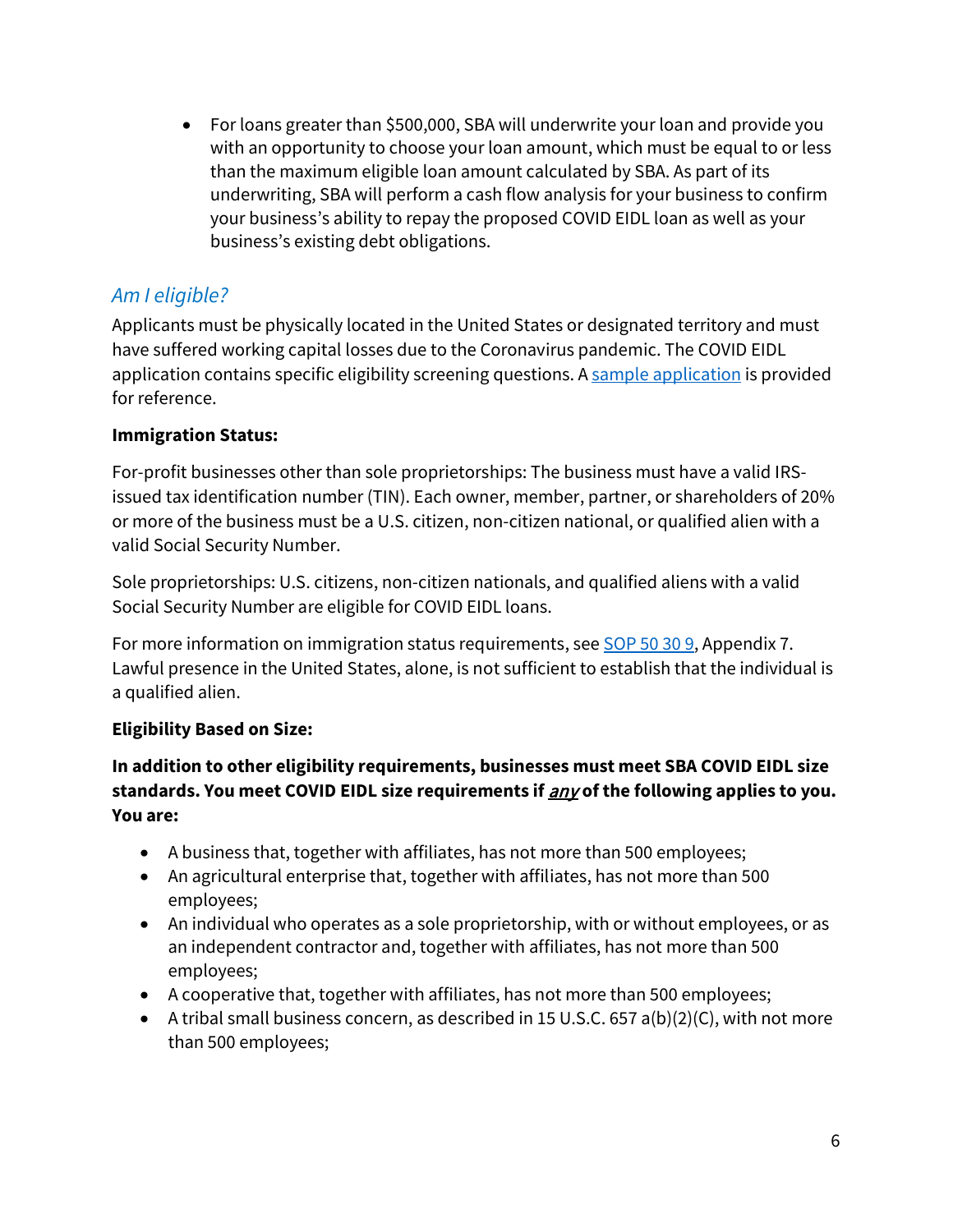- A business, including an agricultural cooperative, aquaculture enterprise, nursery, or producer cooperative (but excluding all other agricultural enterprises), with more than 500 employees that is small unde[r SBA Size Standards;](https://www.ecfr.gov/cgi-bin/text-idx?SID=cb05c5865100a4b063f4eea102fd7608&mc=true&node=pt13.1.121&rgn=div5#_top)
- A private nonprofit organization that is a non-governmental agency or entity that currently has an effective ruling letter from the IRS granting tax exemption under sections 501(c), (d), or (e) of the Internal Revenue Code of 1954, or satisfactory evidence from the State that the non-revenue producing organization or entity is a nonprofit one organized or doing business under State law, or a faith-based organization;
- A business that, together with [affiliates,](#page-7-0) has more than 500 employees and:
	- o is assigned a NAICS code beginning with:
		- 61 Educational Services;
		- 71 Arts, Entertainment and Recreation;
		- 72 Accommodation and Food Services;
		- 213 Support Activities for Mining; Industry group;
		- 3121 Beverage manufacturers;
		- 315 Apparel Manufacturing;
		- 448 Clothing and Clothing Accessories Stores;
		- 451 Sporting Good, Hobby, Book and Music Stores;
		- 481 Air Transportation;
		- 485 Transit and Ground Passenger Transportation;
		- 487 Scenic and Sightseeing Transportation;
		- **511 Publishing Industries (except Internet);**
		- 512 Motion Picture and Sound Recording Industries;
		- 515 Broadcasting (except Internet);
		- 532 Rental and Leasing Services; and
		- 812 Personal and Laundry Services.

<span id="page-6-0"></span>(You can determine what [NAICS code](https://www.ecfr.gov/cgi-bin/text-idx?SID=cb05c5865100a4b063f4eea102fd7608&mc=true&node=pt13.1.121&rgn=div5#se13.1.121_1201) corresponds with your business.);

- o employs not more than 500 employees per physical location; and
- o has no more than 20 locations (this includes the number of locations that your affiliates have, if any).

#### **Ineligible entities:**

- Those that were not in operation on or before January 31, 2020 ("In operation" includes businesses that were in an organizing stage but had not yet opened for business. Evidence that you were in an organizing stage includes, but is not limited to business licenses, contractual agreements, purchase orders for machinery and equipment, advertisements, and employment classified ads)
- Those that do not meet program size standards
- Engaged in any illegal activities at the federal, state or local level (including sale of marijuana/cannabis)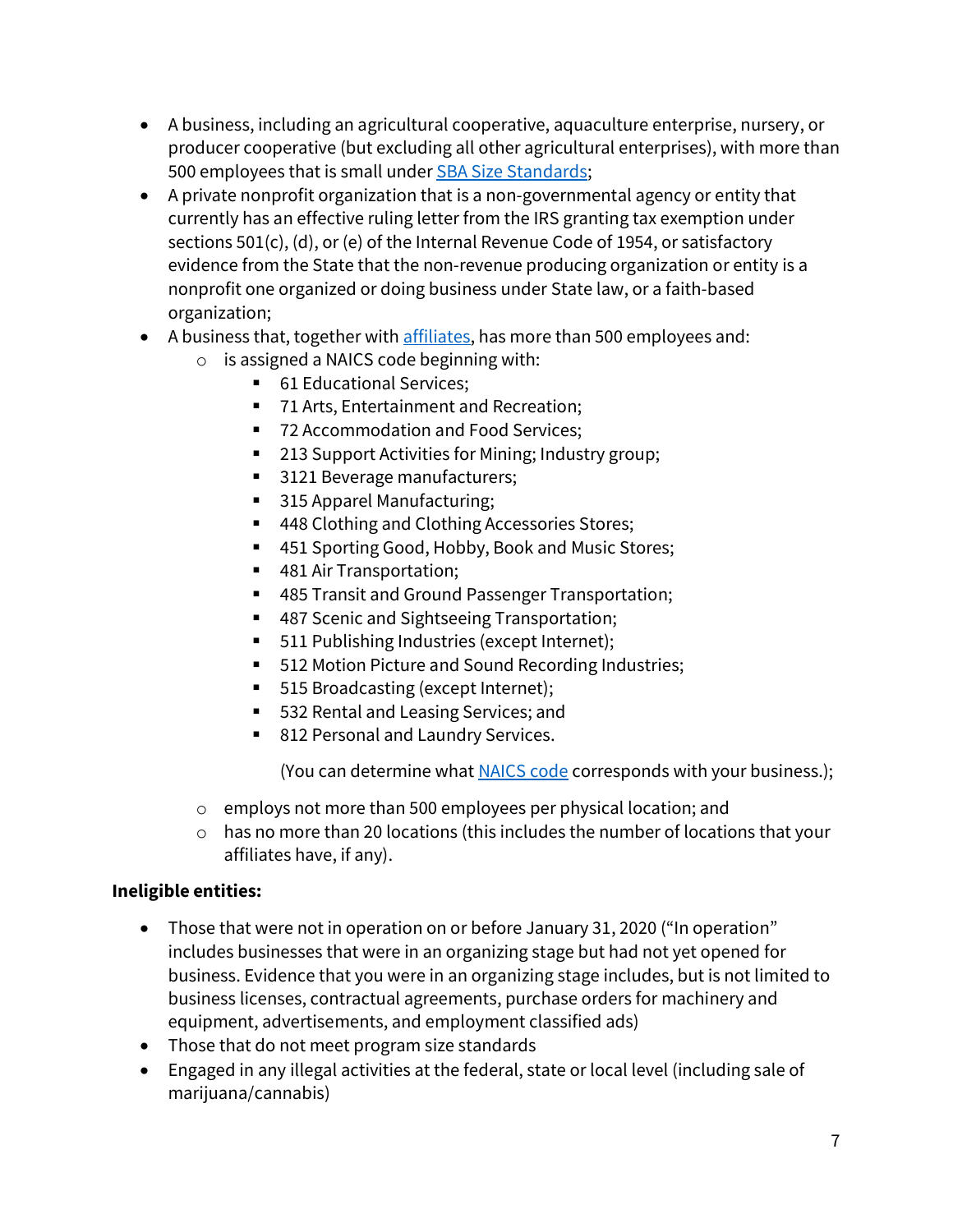- Loan packagers that earn more than 1/3 of gross annual revenue from packaging SBA loans
- Earn more than 1/3 of annual gross revenue from gambling
- Engaged in multi-level sales distribution, lending, investment, or real estate development or investment (other than rental properties)
- Primarily engaged in political or lobbying activities
- Applicant is a pawn shop that derived more than 50% of the previous year's income from interest
- Applicant is a life insurance company
- Publicly owned nonprofit organizations other than tribal business concerns
- Owned by a member of Congress
- Presents live performances of a prurient sexual nature or derives income from the sale of related products or services
- An entity where any owner of 50% or more of the entity is more than 60 days delinquent on child support obligations
- Applicant or any 20% or more owners currently suspended or debarred from contracting with the Federal government or receiving Federal grants or loans
- Any 20% or more owner of the applicant currently incarcerated
- Any 20% or more owner of the applicant presently subject to an indictment, criminal information, arraignment, or other means by which formal criminal charges are brought in any jurisdiction for any felony
- Any 20% or more owner of the applicant, within the last 5 years, for any felony involving fraud, bribery, embezzlement, or a false statement in a loan application or an application for federal financial assistance, has 1) been convicted; 2) pleaded guilty; 3) pleaded nolo contendere; or 4) commenced any form of parole or probation (including probation before judgment)?
- Any 20% or more owner of the applicant, in the past year, has been convicted of a felony committed during and in connection with a riot or civil disorder or other declared disaster
- Bankruptcy: See "What is the impact of bankruptcy on eligibility?" below
- Applicant is a business that operates as a franchise and is not listed on **SBA's Franchise Directory**
- Applicant business received revenue or rental income in 2019 and did not file a 2019 federal tax return

#### <span id="page-7-0"></span>*How do I know if I have affiliates?*

For COVID EIDL loans, an affiliated business (or "affiliate") is any business in which an applicant business:

- Owns at least 50 percent; or
- Has a right to profit distributions of at least 50 percent; or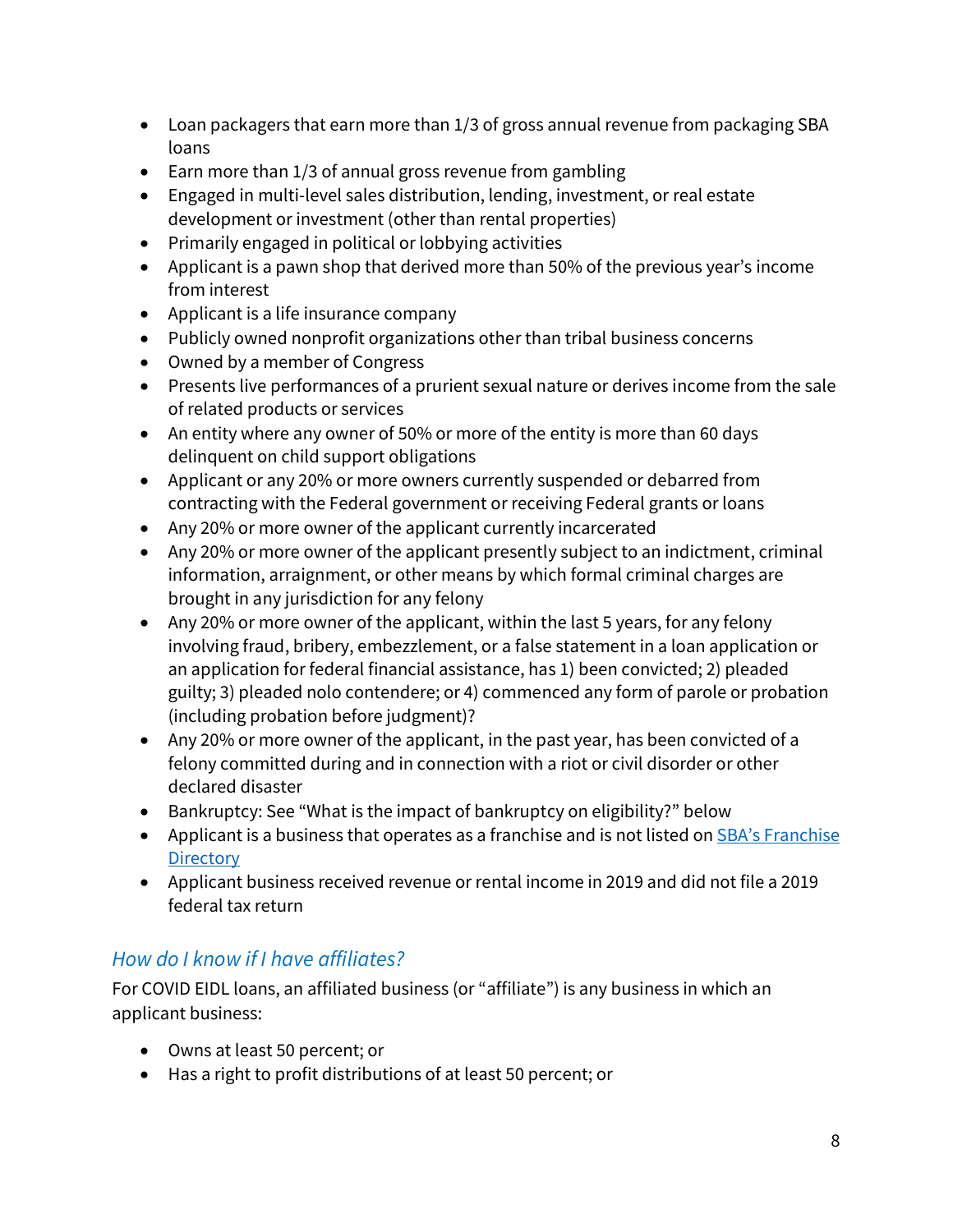• Has the contractual authority to control the direction of the business. The affiliation will be determined as of any agreements in existence as of January 31, 2020.

#### *What is the impact of bankruptcy on eligibility?*

If the Applicant business (or the owner, if the business is a sole proprietor or an independent contractor) is currently in bankruptcy:

- The Applicant business is eligible if it is operating under an approved plan of reorganization under either a Chapter 5, Chapter 11, Chapter 12 or Chapter 13 bankruptcy. In order to receive COVID EIDL funds, Applicant must provide SBA with evidence of approval for the loan by the court/trustee for the bankruptcy case.
- The Applicant business is NOT eligible if it:
	- o Filed for either a Chapter 5, Chapter 11, Chapter 12 or Chapter 13 bankruptcy but no plan of reorganization has been approved
	- o Filed for a Chapter 7 bankruptcy, is undergoing a liquidating Chapter 11, and/or is permanently closed (Applicant is not eligible)

#### *What documents do I need to complete my application?*

#### **If you were ["in operation"](#page-6-0) before Jan. 1, 2020:**

2019 Federal Income Taxes, including all schedules, for the applicant business (required)

2020 Federal Income Taxes, including all schedules, for the applicant business (if available)

If the most recent Federal income tax return has not been filed, a year-end profit-and-loss statement and balance sheet for that tax year

For nonprofit organizations, a complete copy of the organization's IRS tax-exempt certifications and complete copies of the three most recent years of "Statement of Activities"

IRS Form 4506-T (You will complete this online when you apply)

 After loan approval and before loan closing: If your business is not a sole proprietorship, you will be required to provide a Board resolution or certificate of authority providing authority to commit the business to the COVID EIDL loan. You may use your own Board resolution or ODA Form P-022 –Resolution and Certification Form.

#### **If you started being ["in operation"](#page-6-0) on or between Jan. 1, 2020 and Jan. 31, 2020:**

2020 Federal Income Taxes, including all schedules, for the applicant business (if available)

If 2020 Federal Income Taxes for the applicant business are not available, you must submit internally or externally prepared business financial statements including balance sheet and profit and loss statement.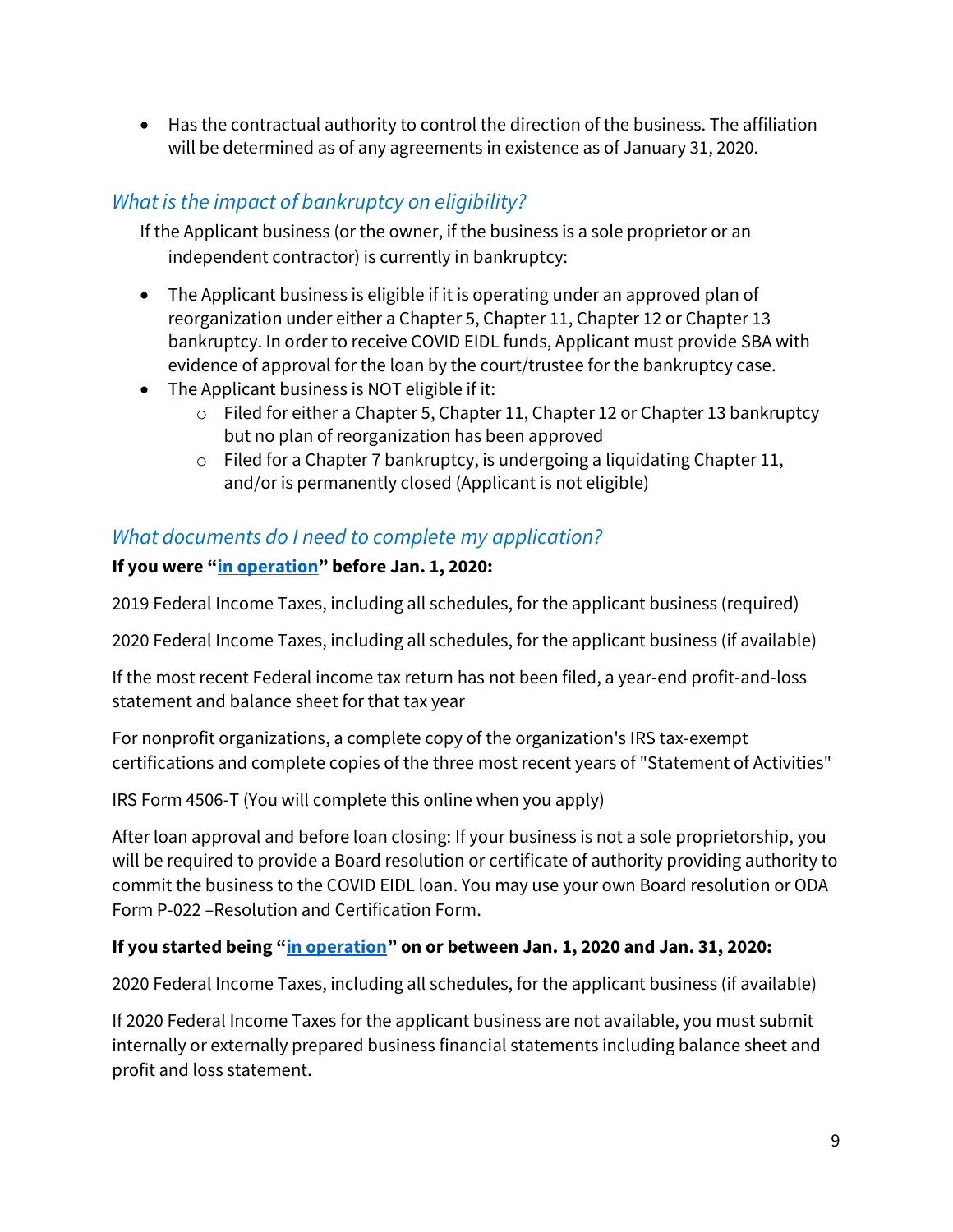For nonprofit organizations, a complete copy of the organization's IRS tax-exempt certifications and complete copies of the years of "Statement of Activities" since inception

After loan approval and before loan closing: If your business is not a sole proprietorship, you will be required to provide a Board resolution or certificate of authority providing authority to commit the business to the COVID EIDL loan. You may use your own Board resolution or ODA Form P-022 –Resolution and Certification Form.

#### **Additional information that must be submitted for loans greater than \$500,000:**

- SBA Form 2202 Schedule of Liabilities
- List of Real Estate Owned
- [SBA Form 413](https://www.sba.gov/document/sba-form-413-personal-financial-statement-7a-504-sbg-oda-wosb-8a)  Personal Financial Statement for general partners, managing members, and all owners of 20% or more of the applicant business (Not required for nonprofit organizations)

#### **Additional information that may be requested after you submit your application:**

- Copy of government-issued photo identification of each principal owning 20 percent or more of the applicant business
- Current year-to-date profit-and-loss statement
- For loans less than or equal to \$500,000: Schedule of Liabilities listing all fixed debts [\(SBA Form 2202](https://www.sba.gov/document/sba-form-2202-schedule-liabilities) may be used)

## *What if I changed my business form of organization after I filed my 2019 taxes?*

If you were in operation on or before January 31, 2020 and subsequently changed your legal organization (e.g., you were a sole proprietorship and then you incorporated your business), you must use the tax identification number and address that you used on your 2019 business federal tax return.

SBA will check the financial information you provide in your application against the 2019 tax returns that you filed with the IRS. This is the purpose for having you complete the IRS Form 4506-T with your application. The IRS will not provide a verification if the data on your taxes does not match your COVID EIDL application. SBA will not approve your application without this IRS verification.

#### *I'm not a U.S. Citizen but my business meets all other criteria for COVID EIDL. Am I eligible?*

All owners, members, partners, or shareholders of 20% or more of the business must be:

• US citizen with Social Security Number (SSN); or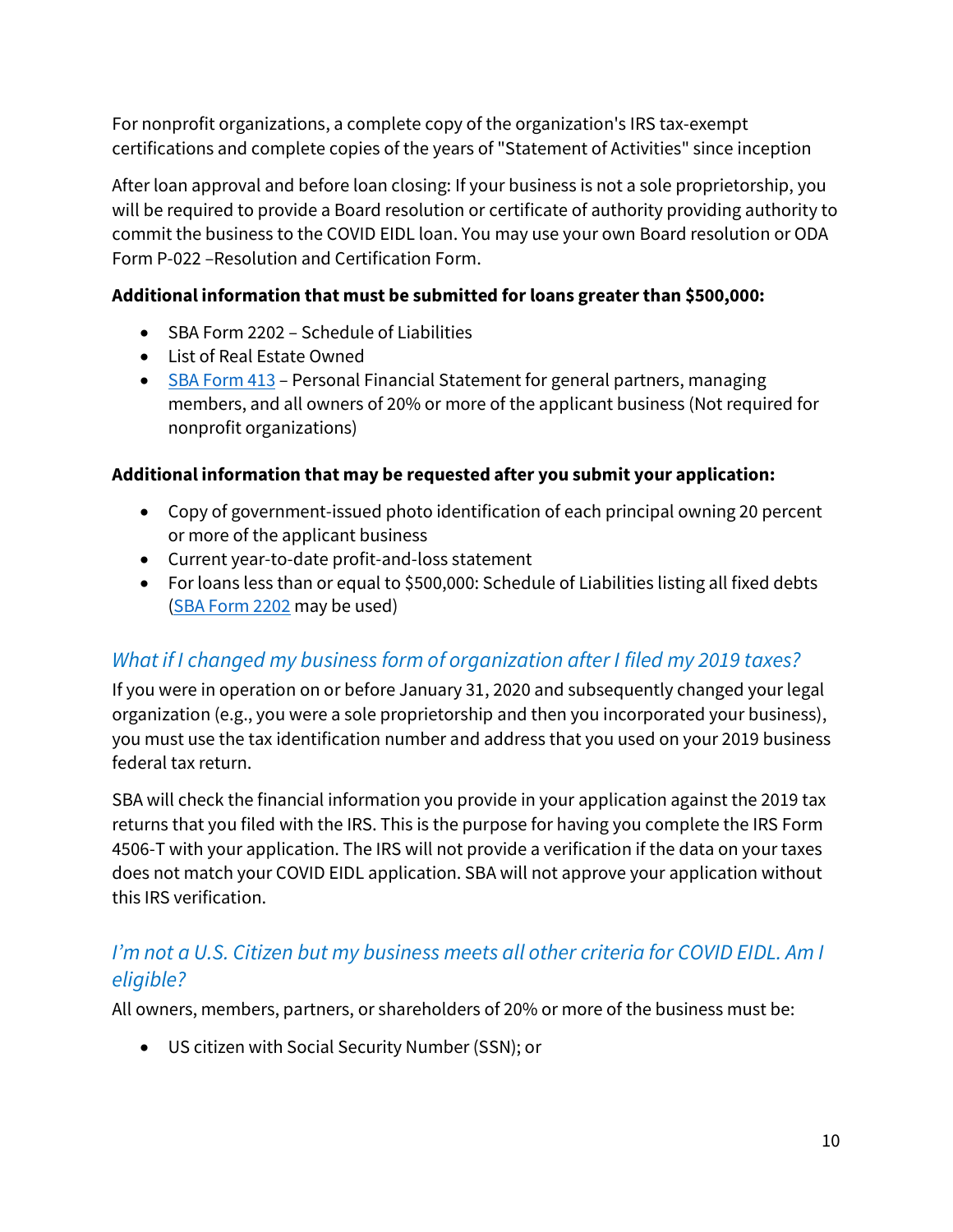• Non-US citizen who resides in the U.S. and is classified as a "non-citizen national" or "qualified alien" with SSN. Qualified aliens include permanent residents with a current green card

#### *By when must my business have been in operation in order to be eligible??*

You must be able to prove your business was [in operation](#page-6-0) on or before January 31, 2020. You may be asked to provide this documentation to prove your business was in operation on or prior to Jan. 31, 2020.

## *I purchased my business after January 31, 2020. Am I eligible?*

Businesses that had more than a 50 percent change of ownership after January 31, 2020 are ineligible unless the change in ownership involved a close family member or partner or the contract for sale existed prior to January 31, 2020.

#### *Should I submit separate applications if I have more than one business or location?*

The way you apply is determined by how you file your federal taxes. For example:

- If you operate three locations but report all sales in one federal tax return, you should complete one application for all of your locations;
- If you operate three locations and file a separate federal tax return for each location, you should complete a separate application for each location;
- If you are a sole proprietor with multiple businesses:
	- o If you report your business's revenues on a single Schedule C, you should complete one application;
	- o If each of your businesses has its own tax identification number and you file separate Schedules C, you should complete a separate application for each business

#### *How much can I borrow?*

by SBA. For loans up to \$500,000, your maximum eligible loan amount is determined by a formula based on the date you began operations. You will have the opportunity to choose your loan amount, which must be equal to or less than the maximum eligible loan amount calculated

If you were in operation before January 1, 2019, your maximum eligible loan amount is calculated as follows: 2019 gross receipts or sales minus 2019 costs of goods sold multiplied by 2, or \$500,000, whichever is less.

For applicants that began operations partially through 2019 or 2020, SBA will calculate your maximum eligible loan amount.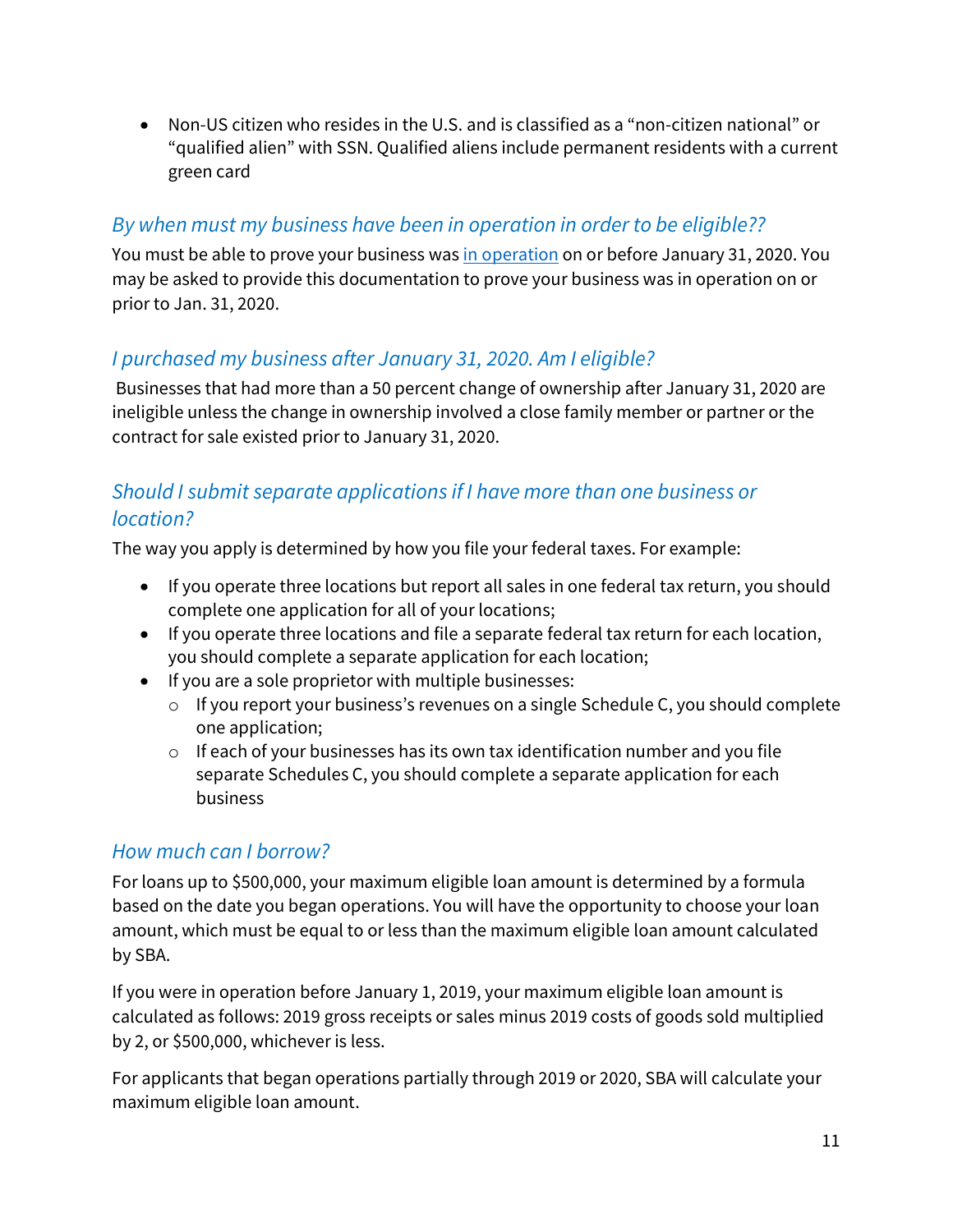For applicants using rental loss, SBA will calculate your maximum eligible loan amount.

For loans greater than \$500,000, SBA will underwrite your loan. As part of its underwriting, SBA will perform a cash flow analysis for your business to confirm your business's ability to repay the proposed COVID EIDL loan as well as your business's existing debt obligations.

### *What lines from my tax return should I use for gross receipts, costs of goods sold, or costs of operation?*

l The lines used for gross receipts, costs of goods sold, and expenses vary by the entity tax return type.

LLCs should follow the instructions that apply to their tax filing status in the reference periods.)

|                    |                 | <b>Gross</b>    | <b>Costs of</b>   |                           |
|--------------------|-----------------|-----------------|-------------------|---------------------------|
| <b>Entity Type</b> | <b>IRS Form</b> | <b>Receipts</b> | <b>Goods Sold</b> | <b>Costs of Operation</b> |
| Self-employed      | 1040 Schedule C | Line 1          | Line 4            | N/A                       |
| Self-employed      | 1040 Schedule F | Line 9          | N/A               | Line 33                   |
| S-Corporation      | 1120-S          | Line 1a         | Line 2            | N/A                       |
| C-Corporation      | 1120            | Line 1a         | Line 2            | N/A                       |
| Cooperatives       | 11201-C         | Line 1a         | Line 2            | N/A                       |
| Partnerships       | 1065            | Line 1a         | Line 2            | N/A                       |
| Privately owned    | 990             | Line 12         | N/A               | Line 18                   |
| nonprofit org      |                 |                 |                   |                           |
| Privately owned    | 990-EZ          | Line 9          | N/A               | Line 17                   |
| nonprofit org      |                 |                 |                   |                           |

#### *Is there a limit to how much a corporate group can borrow?*

Businesses that are part of a corporate group may not receive more than \$10,000,000 in COVID EIDL loans in the aggregate.

Your business is part of a single corporate group if:

- You or your business has majority ownership, directly or indirectly in any other business that has a different tax identification from your business
- Your business is majority owned, directly or indirectly, by a parent company that has a different tax identification number from yours.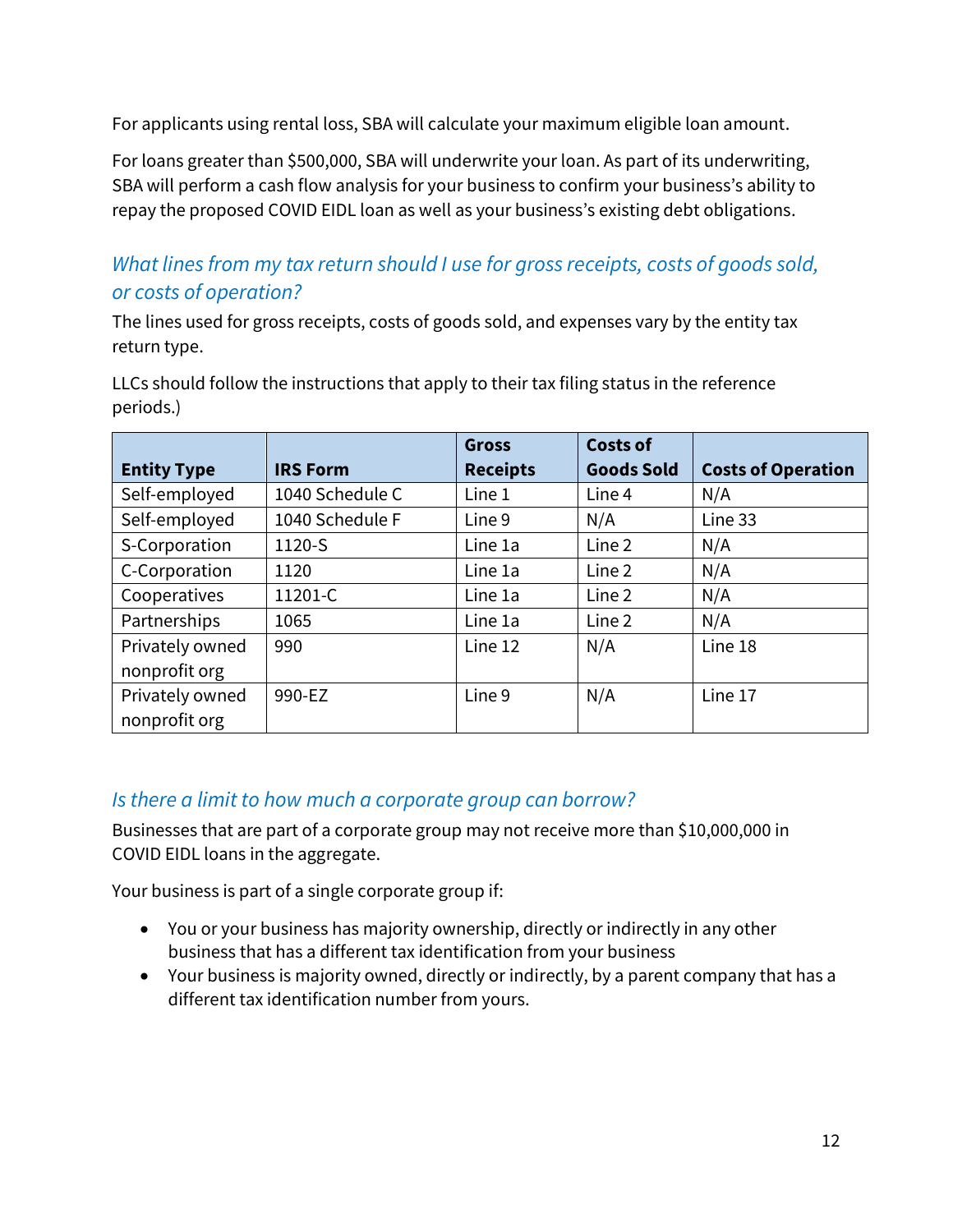#### *Who can sign the application?*

The application and other legal documents (such as the note and the loan authorization agreement) that require the applicant's signature must be signed by an individual authorized by the business to do so. Typically, this is the owner of the business, the CEO, or CFO.

#### *I have a business partner, but he/she does not want to be included on the COVID EIDL application. Can I still apply?*

Information on all owners who own 20 percent or more of the business is required to be included on the application, and at least 81 percent of the ownership must be accounted for on the application.

For loans greater than \$200,000, all owners who own 20 percent or more of the business, and any managing member or general partner, will be required to sign a personal guaranty.

#### *Is it okay to submit another application if I haven't heard from SBA?*

**No.** Do not submit more than one application, as this will delay SBA's review of your application.

#### *What is the deadline to file an application?*

The last day that applications may be approved is **December 31, 2021**. Be sure to file your application as soon as possible to allow processing time for approval.

#### <span id="page-12-0"></span>*How do I get help with my loan application?*

Contact SBA's Customer Service Center at 800-659-2955 (800-877-8339 for the deaf and hard of hearing) or [DisasterCustomerService@sba.gov.](mailto:DisasterCustomerService@sba.gov)

And, your local SBA District Office and resource partners such as local Small Business Development Centers (SBDC), Women's Business Development Centers (WBC), SCORE offices, or Veteran Business Outreach Centers (VBOC) will help at no cost. [Find your local SBA office .](https://www.sba.gov/local-assistance)

## **Section 3: Submitting a COVID EIDL Increase Application**

#### *Can I apply for additional loan funds if I already received a COVID EIDL loan?*

Yes, you can apply for an increase up to the amount you qualify for or the \$2,000,000 cap, whichever is lower. Due to the "Exclusivity Period," SBA will begin approving loans greater than \$500,000 on Oct. 8, 2021.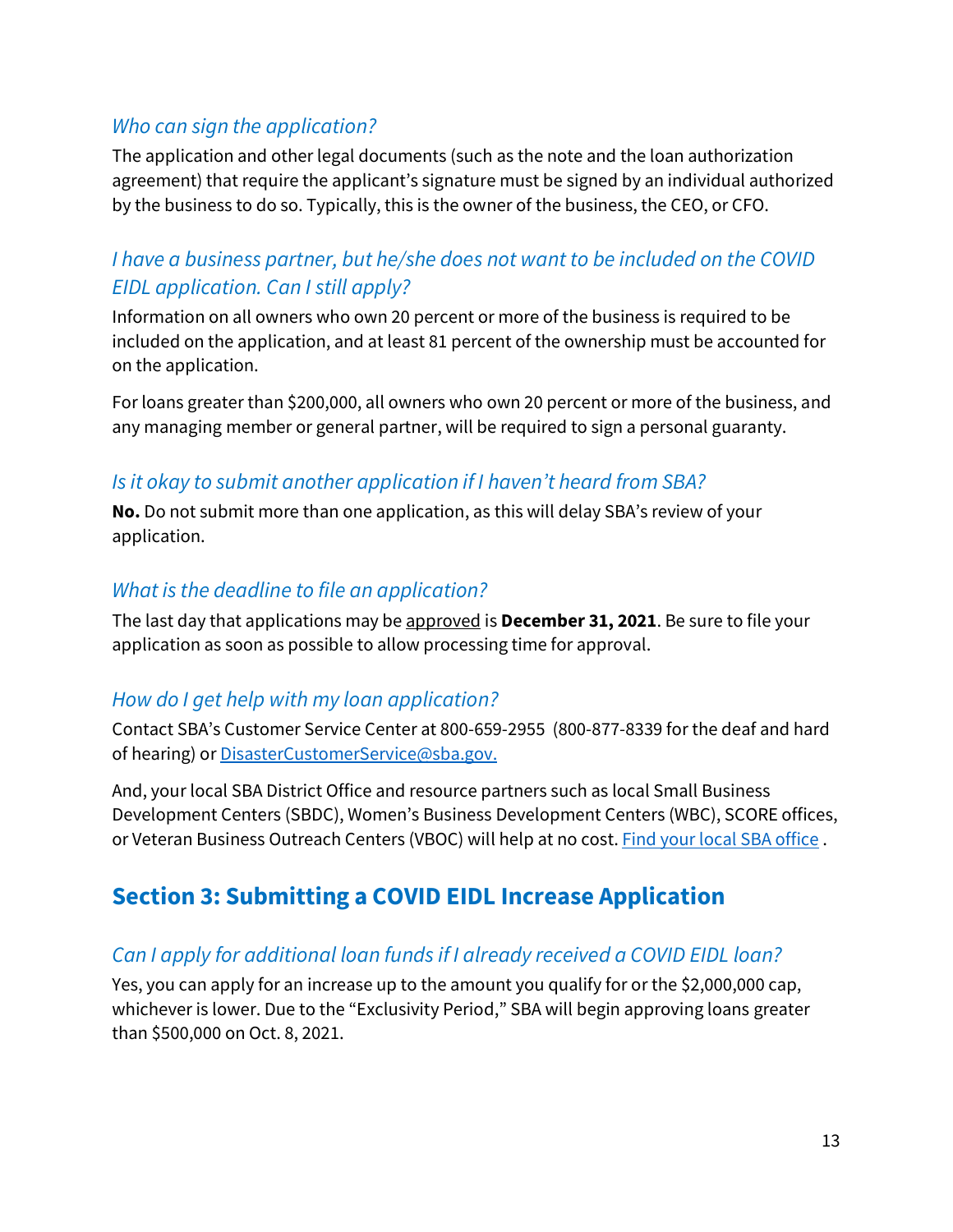#### *How do I request an increase to my loan?*

Complete your request for an increase online by logging into your account in the [COVID EIDL](https://covid19relief1.sba.gov/)  [portal.](https://covid19relief1.sba.gov/) **Do NOT apply for another loan** or your application may be flagged as a fraudulent application.

The deferment period for any loan increase will be 24 months from the date the COVID EIDL loan was first disbursed (not the date of increase). If you received a loan in 2020 or 2021 that does not have a 24-month deferment period, SBA will reset your deferment period to 24 months from the date your loan was first disbursed to you.

The amount of loan increase that you are eligible for is determined by the loan amount that you would be eligible for if you applied today minus the loan (including any increases) that you have already received. You may apply for an additional increase even if you have already applied for and received previous loan increase.

For example, if you are eligible for a \$700,000 COVID EIDL loan today, but your current COVID EIDL loan is \$500,000 (either because your maximum loan amount was capped in the past or because you elected to take less than the full amount), you are eligible to request an increase of \$200,000.

#### **Collateral and fees:**

- For loans greater than \$25,000 (including your original loan amount plus the amount of your loan increase), if SBA does not already have a UCC-1 lien on the business assets, SBA will charge a one-time \$100 fee for filing a UCC-1 lien.
- For loans greater than \$500,000 (including your original loan amount plus the amount of your loan increase):
	- o If SBA does not already have a UCC-1 lien on the business assets, SBA will charge a one-time \$100 fee for filing a UCC-1 lien;
	- o If SBA does not already have a lien on business real estate, SBA will require a best available mortgage on real estate owned by the applicant business. Additionally, the borrower will be responsible for recording the real estate lien and paying the associated fees.

**Personal Guaranty:** Required for loans greater than \$200,000 (which includes your original loan amount plus the amount of your loan increase). See ["Personal Guaranty"](#page-3-0) in Section 2 above for more information.

SBA will contact you if additional information is needed.

#### *How do I get help with my loan increase?*

Contact SBA's Customer Service Center at 800-659-2955 (800-877-8339 for the deaf and hard of hearing) or [DisasterCustomerService@sba.gov.](mailto:DisasterCustomerService@sba.gov)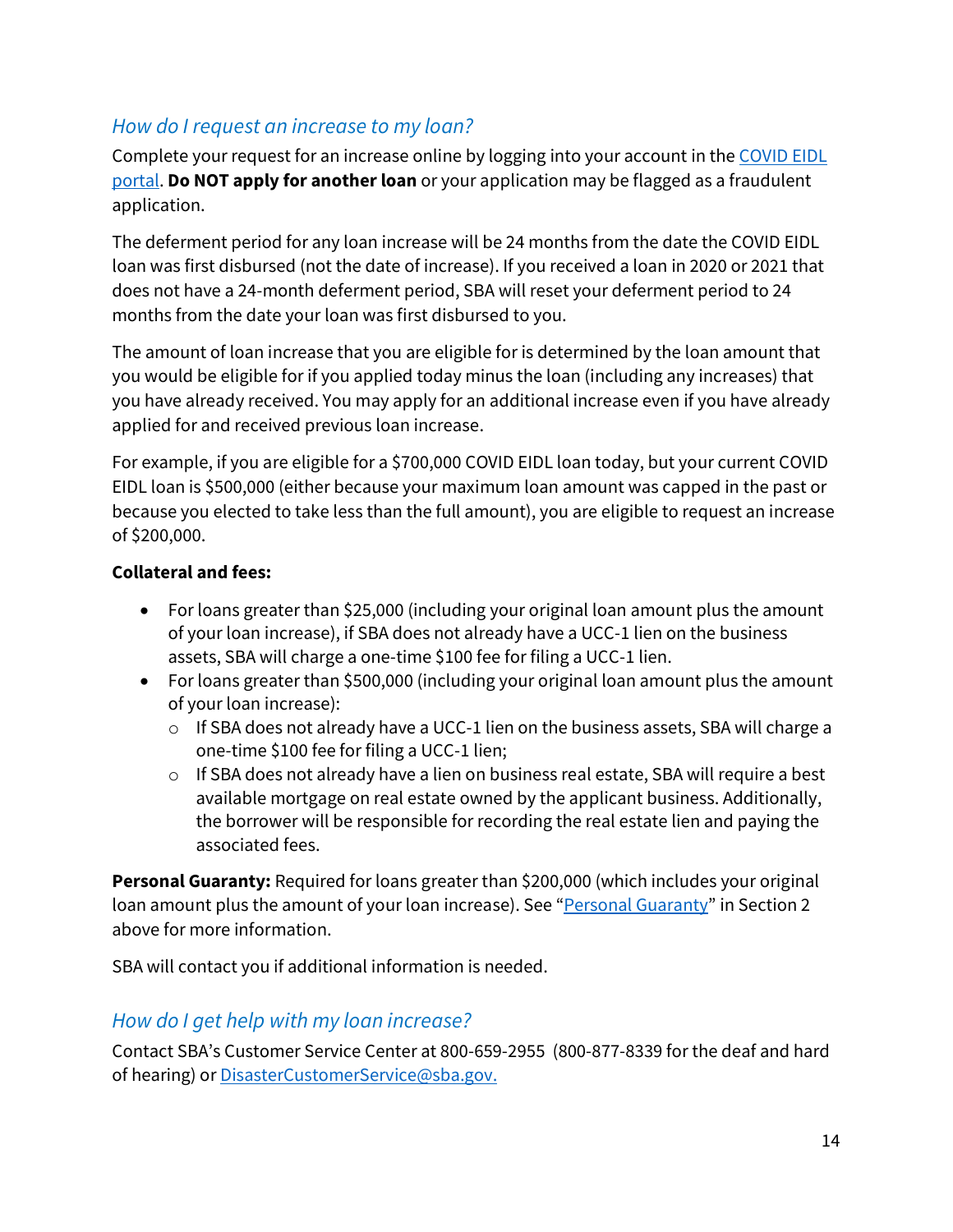# <span id="page-14-0"></span>**Section 4: Application Status and SBA Decision**

#### *How do I check the status of my application?*

You can check the status of your application any time by logging into your account in the SBA [portal.](https://covid19relief1.sba.gov/)

#### *What can I do to decrease the processing time of my application?*

You can reduce the total time it takes for your application to be reviewed by responding quickly to any SBA requests for applicant information, signatures, and approvals. This allows the review team to move your application through each processing step faster.

#### *If my COVID EIDL application was declined, is it possible for me to correct any errors and to re-apply?*

Yes, this can be done via the reconsideration process outlined in your decline letter.

#### *How will SBA communicate with me?*

An SBA loan officer may contact you by telephone or email if additional information is required to process your loan application. Do not send any personally identifiable information, such as your Social Security Number or Federal Tax Returns to any email address that does not end with @sba.gov. You may be invited to upload specific documents via the application portal. SBA will always send emails from an address that ends with @sba.gov. If your application is approved, you will receive an email with instructions.

#### *What can I do if my application is declined?*

You will receive an email explaining why the application was declined, including instructions

# on how to request reconsideration. Send reconsideration requests to **[PDCrecons@sba.gov.](mailto:pdcrecons@sba.gov)**

Include your application number, any information required to overcome the reason for decline, and any additional information that may assist us in processing your request.

If the decline letter requested specific information or documentation for reconsideration, you **must** include those items. Be sure to include:

- Business Name (both the legal name and DBA if applicable)
- Borrower's Name
- Business Federal Tax Id: EIN, SSN, or ITIN
- Application/Loan Number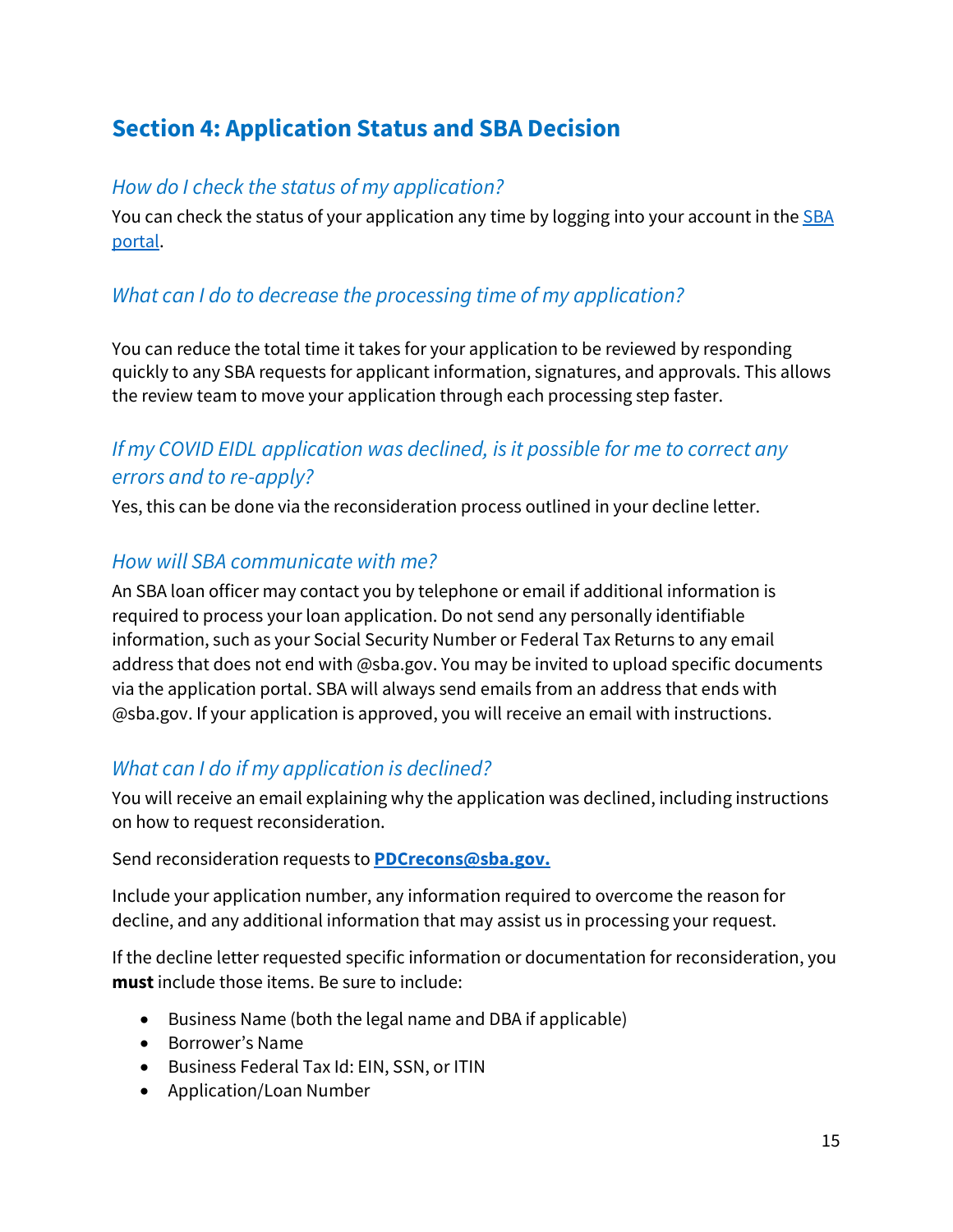You can request reconsideration in writing; however, the last day that applications or reconsiderations may be approved is December 31, 2021. Be sure to file your request for reconsideration as soon as possible to allow processing time for approval.

If you do not respond within 7 days to a request for additional information from SBA, your application may be declined. You may request a reconsideration to reactivate your application.

#### *What are the most common reasons for decline?*

The most common reasons for a decline include:

- Unsatisfactory credit history Credit score does not meet minimum credit score requirement. You may request reconsideration to reactivate your application and submit additional financial information to demonstrate repayment ability.
- Unverifiable information During the review process there were one or more items that were reviewed that caused the SBA to question the validity of certain information in the application. This can occur as a result of a failed identity verification, international IP address, client device associated with fraud, or high-risk IP address. You may request a reconsideration to reactivate your application and submit additional information.
- SBA was unable to approve the application because the business, together with its affiliates, has reached the \$2M limit. You may request reconsideration to reactivate your application if you believe that assessment may have been in error.
- Ineligible non-US citizen status Owners of 20% or more of the applicant business must be US citizens, non-citizen nationals, legal permanent resident, or certain asylees. If you believe this determination was made in error you may request reconsideration to reactivate your application and submit additional information to substantiate owner citizen, non-citizen national, or qualified alien status.
- Business activity not eligible The information you submitted with your application does not meet SBA regulations for an eligible business activity as described in Section 2 above.
- Failure to respond. If you do not respond to the request for additional information within 7 days, the application will be withdrawn with a status of borrower did not wish to proceed. You may request a reconsideration to reactivate an application within a reasonable period of time pending funds available.

#### *How do I securely upload documents to SBA?*

You can contact SBA by phone at 800-659-2955 or by email at [PDCrecons@sba.gov](mailto:PDCrecons@sba.gov) to request a secure mode of uploading documents.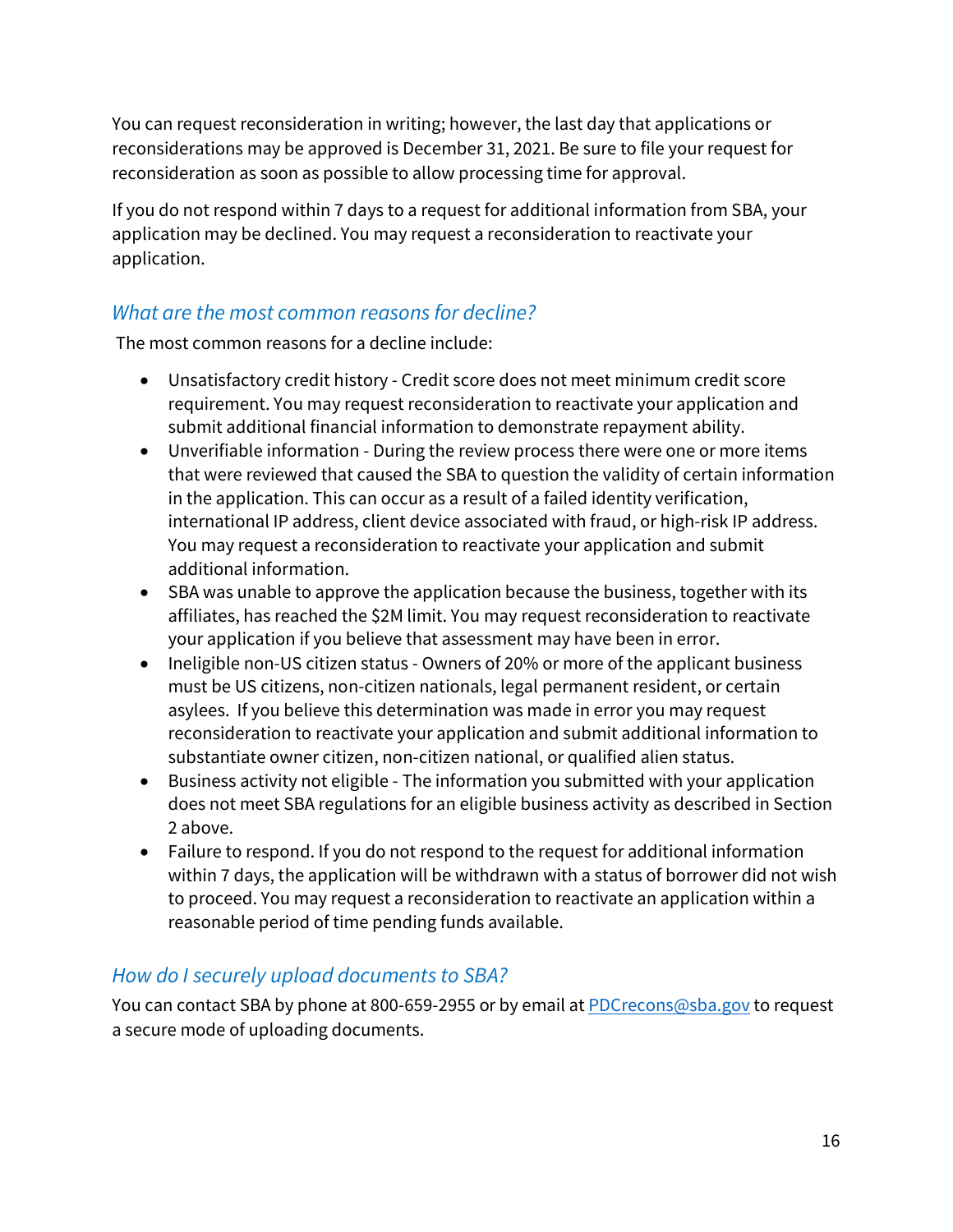## <span id="page-16-0"></span>**Section 5: Post-Disbursement of Approved COVID EIDL Loan Funds**

#### *How will I get my money?*

When your application is approved, SBA will provide you with loan documents that must be completed and signed. Be sure to keep a copy for your records.

For loans where SBA is not filing a lien on real estate, loan proceeds are electronically deposited to your bank account within 5-10 business days of the time that SBA receives your completed loan documents. For loans greater than \$500,000 where SBA requires a lien on real estate, proof of recorded mortgage/deed of trust and flood insurance, if applicable, will be required prior to disbursement of loan proceeds.

#### *How do I make payments on my loan?*

Payments are deferred for the first 2 years (during which interest will accrue), and payments of principal and interest are made over the remaining 28 years. You may make prepayments at any time without penalty. SBA will send you a monthly bill beginning the month before the first payment is due.

Without any action on the part of the borrower, SBA will extend the deferment period of all COVID EIDL loans to 24 months if they do not already have a 24-month deferment period. For borrowers that receive a loan increase, the deferment period begins on the date of the disbursement of the original loan.

You may set up online payments by completing an **SBA Form 1201 Borrower Payment** on Pay.gov.

**Or** mail payments to:

U.S. Small Business Administration P.O. Box 3918 Portland, OR 97208-3918

When mailing payments, include:

- Business Name
- Borrower's Name
- Borrower's Address
- Account Number
- Tax ID/EIN or SSN
- 10-digit SBA Loan Number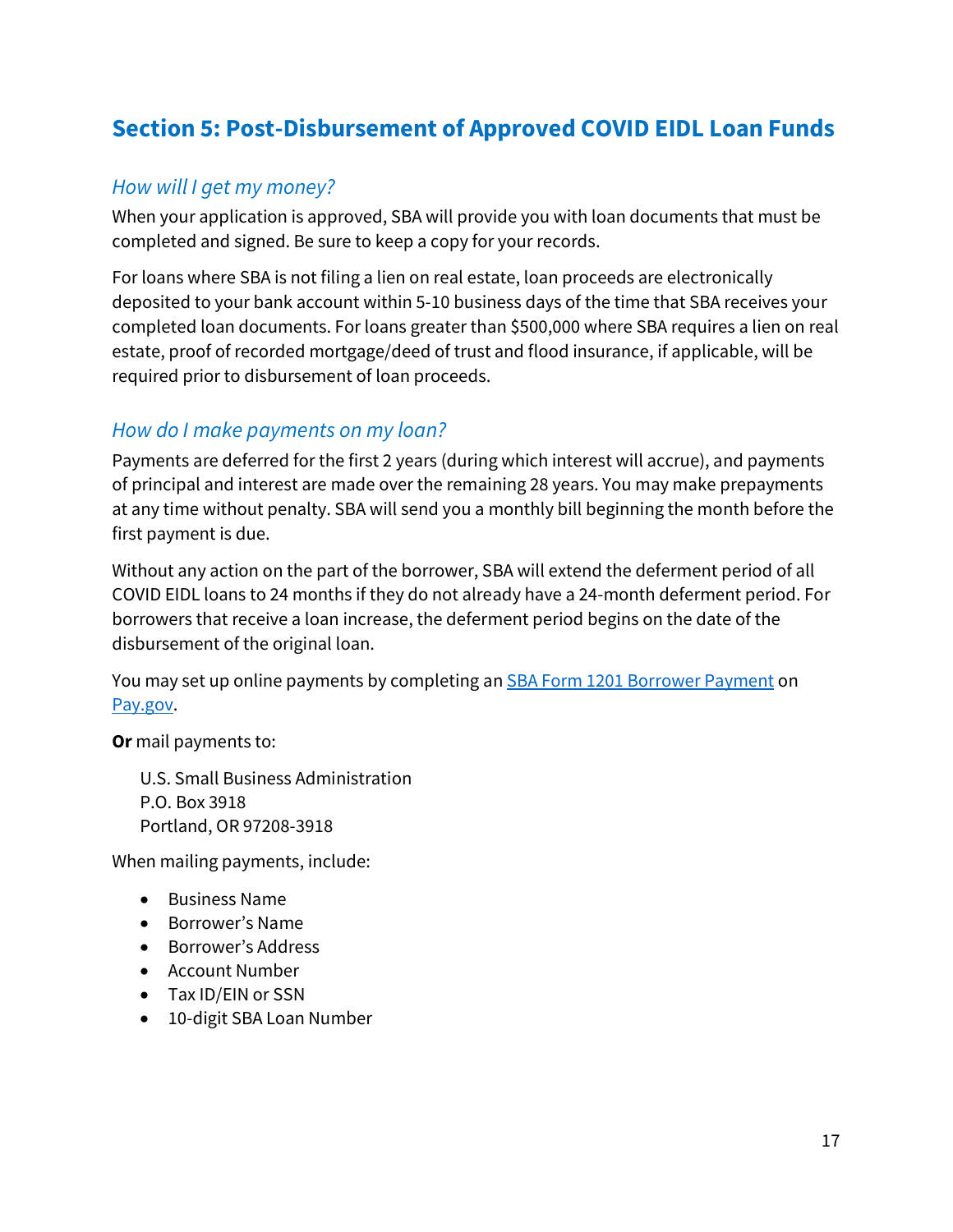#### *Who do I contact after my loan is closed if I need help?*

Contact SBA's Customer Service Center at 800-659-2955 (800-877-8339 for the deaf and hard of hearing) or [DisasterCustomerService@sba.gov.](mailto:DisasterCustomerService@sba.gov)

#### *What do I do if my loan application was approved, but I'm experiencing a significant delay in receiving the funds?*

It's possible there is an error with the bank account information you submitted. Contact SBA's Customer Service Center at 800-659-2955 (800-877-8339 for the deaf and hard of hearing) or **DisasterCustomerService@sba.gov** for assistance.

#### *What are my record keeping requirements?*

You must retain tax returns and financial records for all loan funds spent for 3 years.

#### *If I've already received a COVID EIDL loan and I've been affected by another disaster such as a flood, can I ask for more funds?*

If you are in an area that has a Disaster Declaration, which includes disasters such as flooding, storm damage, wildfires, or earthquakes, you may be eligible for additional SBA disaster loans to cover damage to your home, personal possessions and/or business. Check [DisasterLoanAssistance.sba.gov](https://DisasterLoanAssistance.sba.gov) to see if there is a disaster declaration for your area.

#### *If I get another SBA disaster loan due to different disaster event, can I consolidate the new loan with my COVID EIDL loan? Or can I use it to pay off the COVID EIDL loan?*

No. Each SBA disaster loan is a separate loan. They cannot be consolidated. If you qualify for another SBA disaster loan due to a different declared disaster in your area, the new loan must be used for the purposes listed in your loan closing documents, which may include working capital or physical damage repairs. The terms and conditions of other disaster loans may be different than those of the COVID EIDL loan.

#### *Can I sell my business after I receive the COVID EIDL loan?*

It's possible for someone to assume your COVID EIDL loan. There are also circumstances where you would be required to repay the loan in full upon sale of your business. Please see SBA SOP 50 52 for more information.